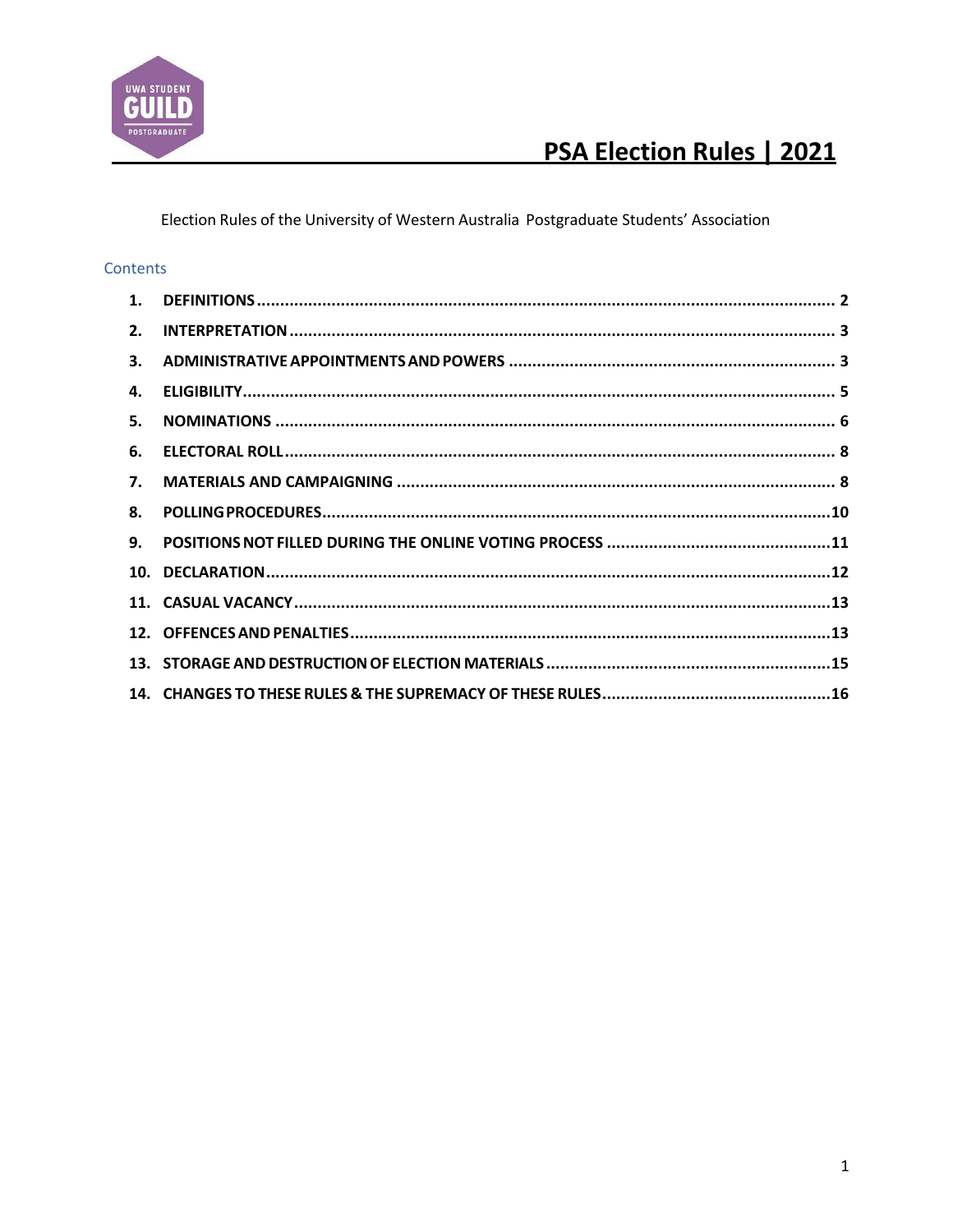

#### **1. DEFINITIONS**

- 1.1 For the purposes of these Rules, unless otherwise specified:
	- (a) **Candidate** means a Member standing for Election.
	- (b) **Determination** means any order, ruling or direction validly made under these Rules by the Returning Officer.
	- (c) **Distribute** means the publication, display or handing out of material, including by any electronic means.
	- (d) **Election** means an election for a position on the PSA as set out in the Schedule under these Rules (or as renamed from time to time).
	- (e) **Electoral Roll** has the meaning given in rule 6.
	- (f) **Electronic Media** means any public social media profile created for the express purpose of the Election, including but not limited to:
		- (i) stand-alone websites hosted by the Guild;
		- (ii) Facebook;
		- (iii) Google+;
		- (iv) Instagram;
		- (v) Twitter;
		- (vi) YouTube; and
		- (vii) Snapchat.
	- (g) **Formal Defect** includes only those errors or omissions which do not constitute a lack of substantial compliance.
	- (h) **Member** means a member of the PSA described in rule 5.1 of the PSA Rules.
	- (i) **Nomination Period** has the meaning given to that term in rule 5.2.
	- (j) **PSA Rules** mean the rules of the PSA in force from time to time .
	- (k) **Returning Officer** means the person appointed under rule 3.1 to fulfil the position of 'returning officer' under these Rules.
	- (l) **Scrutineer** means a person appointed in accordance with rule 8.2;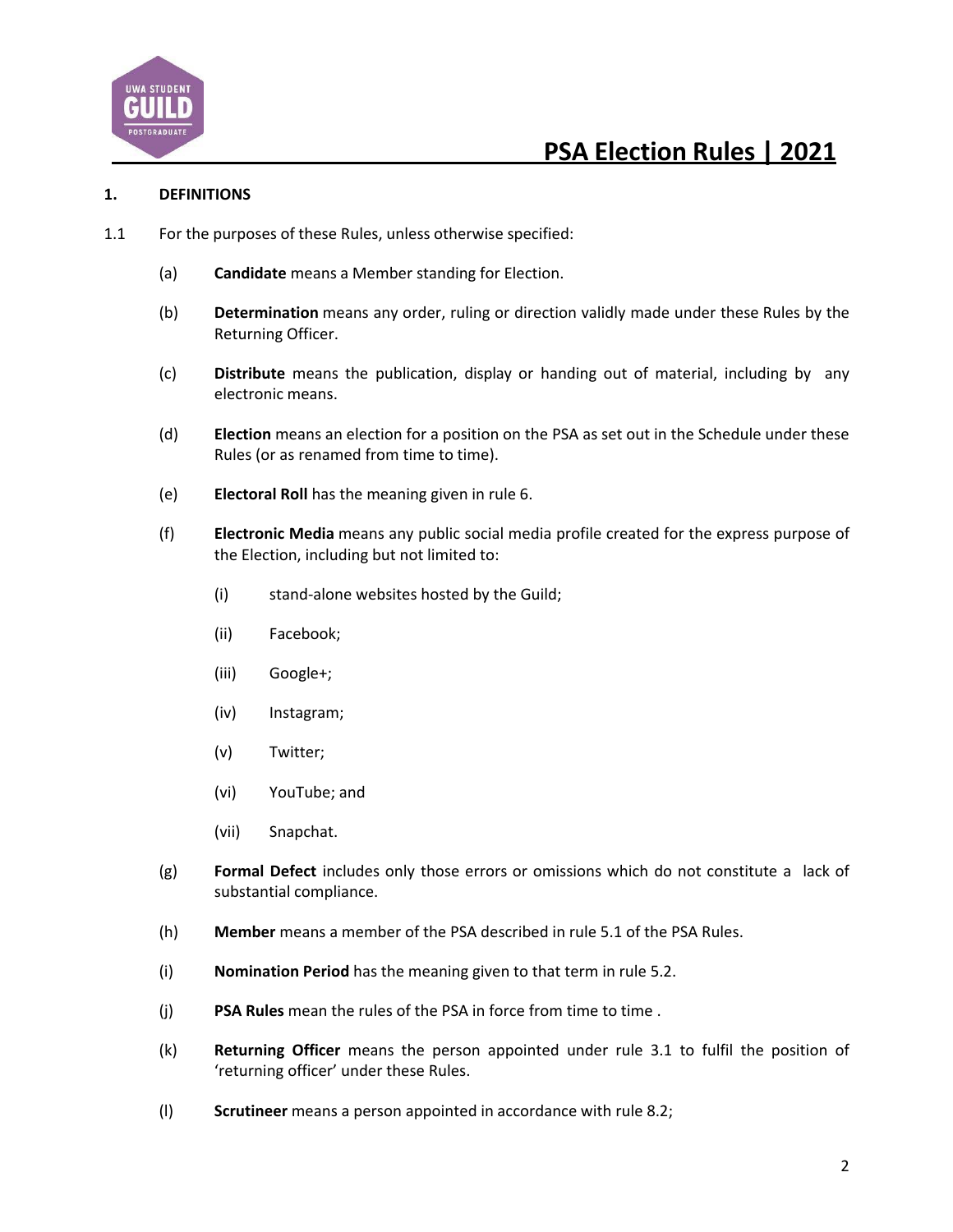

- (m) **Student Guild Election Regulations** means the Student Guild Election Regulations made by the Senate of the University.
- (n) **Week** means any seven day period reckoned from and to Saturday midnight.

### **2. INTERPRETATION**

- 2.1 These Rules should be read in conjunction with the PSA Rules and the Student Guild Election Regulations.
- 2.2 In these Rules, unless the context otherwise dictates—
	- (a) The singular includes the plural and vice versa, and a gender includes other genders.
	- (b) The meaning of general words is not limited by specific examples introduced by 'including', 'for example' or similar expressions.
	- (c) A reference to a document includes a variation or replacement of it.
	- (d) A reference to a statute includes its subordinate legislation and a modification, replacement or re-enactment of either.
	- (e) Where a capitalised term is used in these Rules but not defined, the definition of such a term shall be taken from the PSA Rules, or where no such definition is available, the Student Guild Election Regulations. Where no such definition is available, the Governance Committee shall have the power to determine the definition of the term in question.
	- (f) A reference to a particular role, position, body, group, organisation, committee or faculty or school of the University is a reference to that thing as renamed or constituted from time to time.
- 2.3 Determination on interpretation
	- (a) The Returning Officer or the Governance Committee shall have the power to make determination on the interpretation of these Rules.

### **3. ADMINISTRATIVEAPPOINTMENTSANDPOWERS**

- 3.1 Appointment of a Returning Officer
	- (a) The Returning Officer must be the Managing Director of the Guild.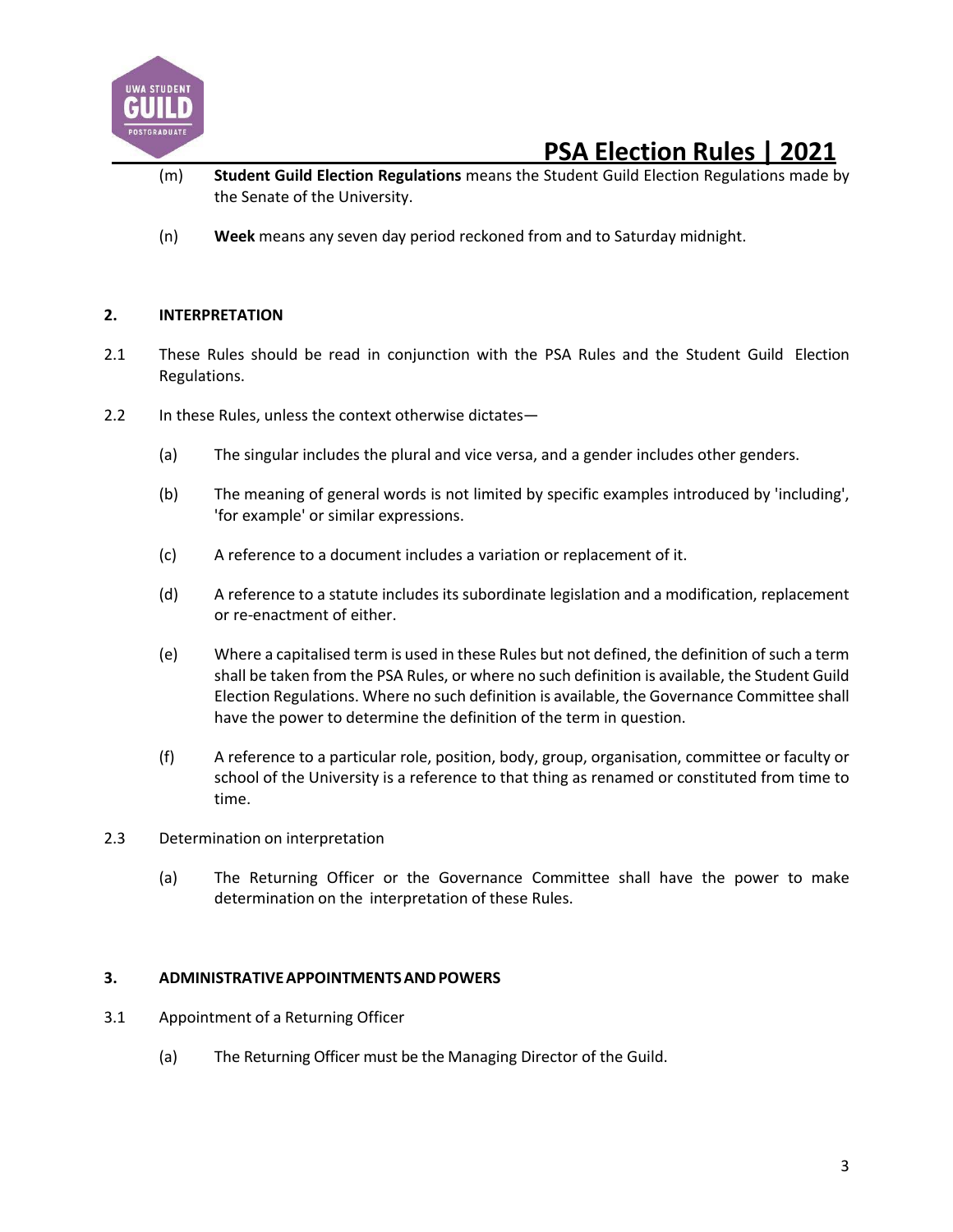

- (b) If the Managing Director of the Guild is unable or unwilling to act or has a conflict of interest, the Associate Director – Human Resources of the Guild or their nominee must act as Returning Officer
- 3.2 Eligibility for appointment as Returning Officer
	- (a) A person shall only be eligible to serve as Returning Officer if that person:
		- (i) Is not a member of the PSA and has not been anytime in the last 2 years;
		- (ii) Has not been a candidate in a Guild Election anytime in the last 2 years;
		- (iii) Is over 18 years of age or older;
		- (iv) Is capable of administering all aspects of the Election efficiently; and
		- (v) Is impartial.
- 3.3 Responsibilities of the Returning Officer
	- (a) The Returning Officer is responsible for ensuring:
		- (i) The fair conduct and administration of the Election held under these Rulesfor which they are appointed;
		- (ii) That Elections are conducted in accordance with these Rules, the PSA Rules and the Student Guild Election Regulations;
		- (iii) That Elections preparations are complete and timely;
		- (iv) That the duties expressly or implicitly required in these Rules are carried out; and
		- (v) The maintenance of security in respect to the Electoral Rolls and online voting systems.
- 3.4 Powers of the Returning Officer
	- (a) The Returning Officer shall have the power to:
		- (i) Issue any determination in whatever terms they see fit for the fair conduct and administration of any Election for which they are appointed;
		- (ii) Act on their own motion to prevent a breach or attempted breach of these Rules;
		- (iii) Spend any monies assigned by the PSA Committee for the purposes of the administration of an Election;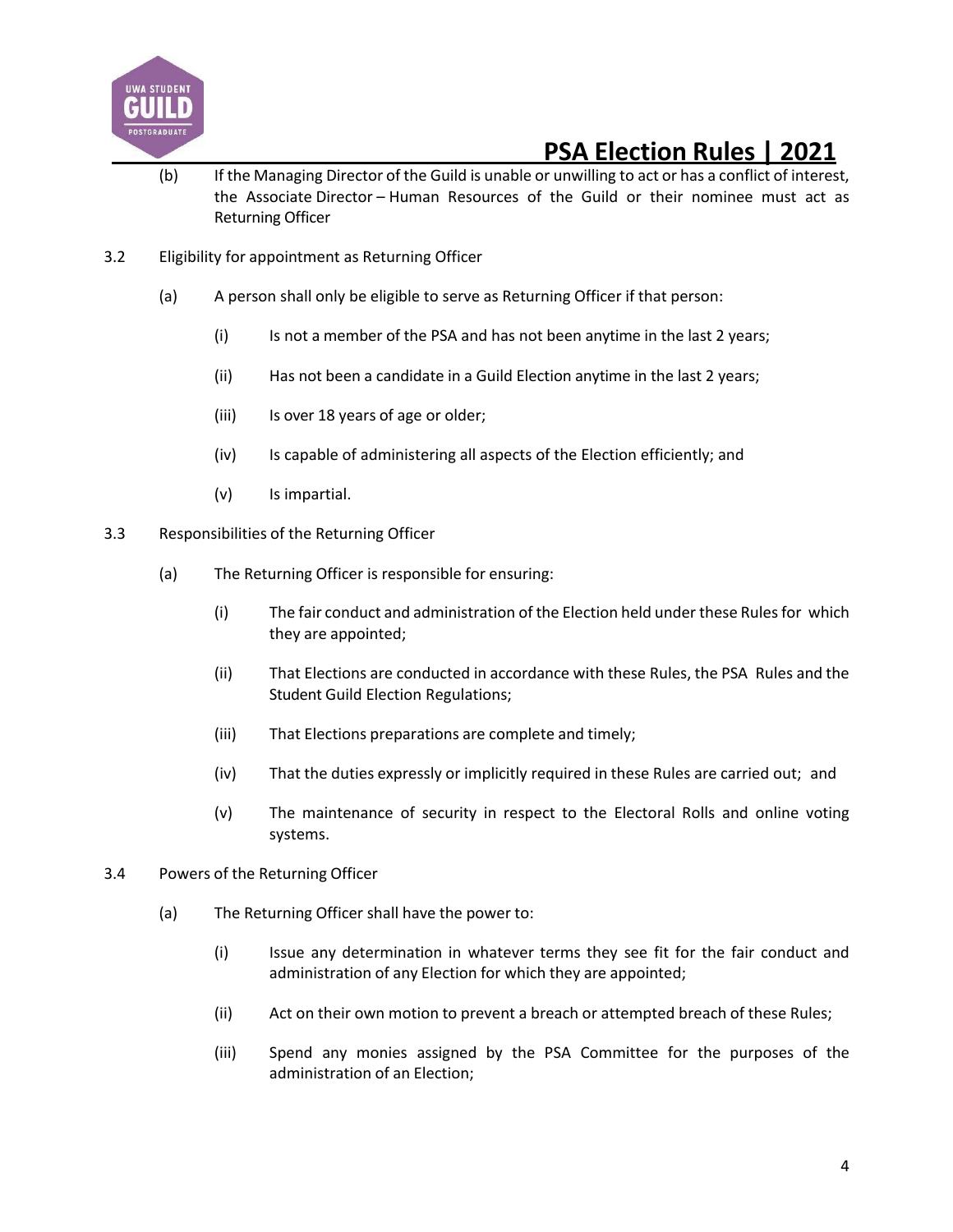

- (iv) Direct any person wilfully interfering, obstructing or disrupting procedures at the poll or count; and
- (v) Take any other reasonable action they deem appropriate to ensure the fair conduct and administration of an Election.
- 3.5 Time and duration of appointment
	- (a) Except where a Returning Officer is appointed under rule 3.6, the Returning Officer shall be appointed no later than one week prior to the opening of nominations;
	- (b) The appointment of the Returning Officer shall be effective from the date of appointment until the declaration of the Election for which that Returning Officer has been appointed.
- 3.6 Resignation of the Returning Officer
	- (a) The Returning Officer may resign by lodging a written resignation with the President of the PSA and the President of the Guild.
	- (b) The resignation shall be effective from the time and date it is received by the PSA President.
	- (c) Should a Returning Officer resign, a new Returning Officer will be appointed by the Associate Director – Human Resources of the Guild.

### **4. ELIGIBILITY**

- 4.1 Eligibility to vote:
	- (a) All Members of the PSA at the close of the Nomination Period shall be entitled to vote for all positions in an Election held according to these Rules.
- 4.2 Eligibility to be a nominee:

To be eligible to nominate for a position listed in the Schedule, a person must at the time of the close of the Nomination Period:

- (a) Be a Member of the PSA;
- (b) Be an enrolled postgraduate student, with full rights and privileges, for the 12-month period during which they would hold office;
- (c) Not have been :
	- (i) previously convicted of an offence and sentenced to imprisonment;
	- (ii) currently be under sentence; or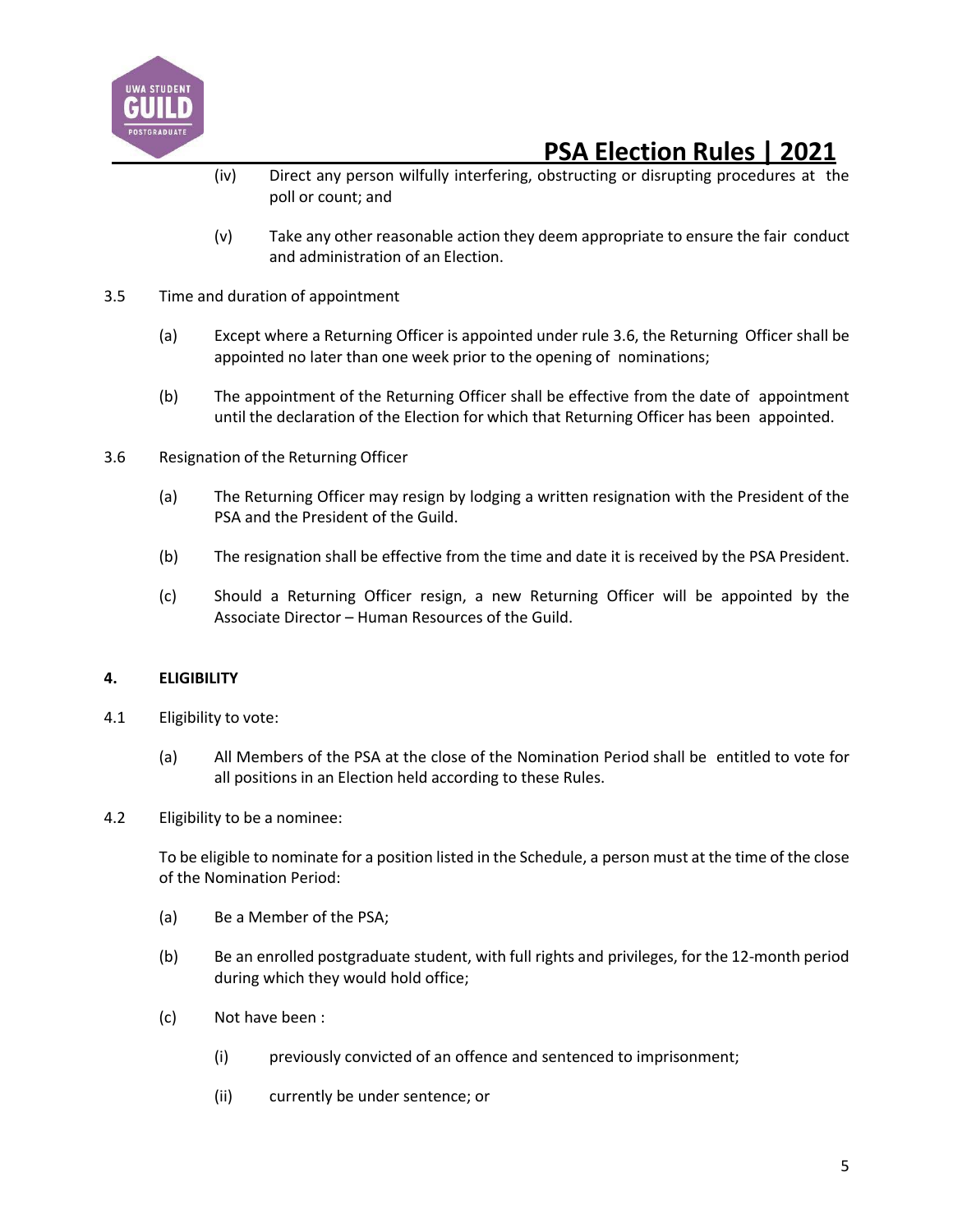

- (iii) given a spent conviction;
- (d) Not be ineligible to hold a sought position due to any statute, regulation, by-law or rule;
- (e) Not be an undischarged bankrupt or have entered into a scheme of arrangement with creditors;
- (f) Not be certified as mentally unfit; and
- (g) Not be an employee of the Guild.
- 4.3 No person shall be elected to or otherwise hold the office of President on more than one occasion. A person who fills a casual vacancy for the PSA President pursuant to rule 11.2 will not be eligible to subsequently nominate for the role of PSA President.

### **5. NOMINATIONS**

- 5.1 Submission of nominations
	- (a) Nominations shall be in the form and submitted in the manner prescribed by the Returning Officer.
	- (b) The process for the nominations shall be communicated through all channels deemed appropriate by the Returning Officer such as:
		- (i) The PSA website;
		- (ii) The PSA Facebook page;
		- (iii) The Guild Facebook page;
		- (iv) The PSA Newsletter;
		- (v) Guild Weekly; and
		- (vi) Emails to Members.
	- (c) All nominations must be endorsed by at least two Members of the PSA who are not themselves nominating for the same position.
	- (d) A Member may nominate under any name that, in the opinion of the Returning Officer, best reflects their identity.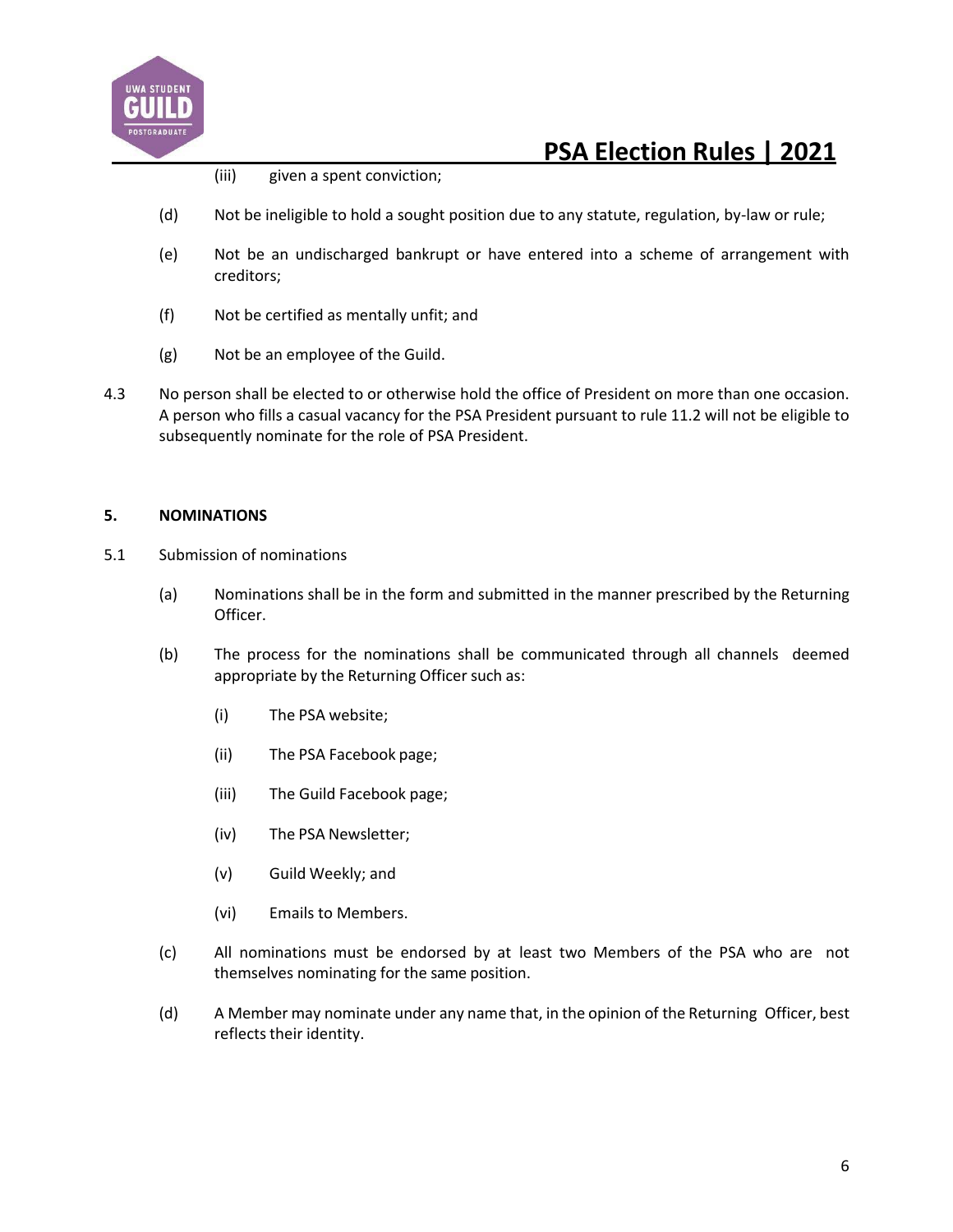

### 5.2 Timing of the nomination process

- (a) Nominations shall be open for a period of at least two weeks and shall close no later than one University Working Day before the open of polls (**Nomination Period**).
- (b) Nominations must be received by the Returning Officer by 5.00 pm on the day that nominations close.
- 5.3 Nomination for multiple positions
	- (a) An eligible Member may nominate for more than one position atthe same Election and must provide to the Returning Officer the order of their preferred positions.
- 5.4 Validity checking
	- (a) On an ongoing basis throughout the Nomination Period, the Returning Officer shall check the validity of nominations lodged.
- 5.5 Formal Defects
	- (a) The Returning Officer may, in their absolute discretion, accept a nomination which, in their opinion, substantially complies with the nomination requirements. The Returning Officer may allow a nominee to alter or correct any Formal Defect in a nomination or supplementary information and documents lodged by the close of nominations whenever this is practicable.
- 5.6 Rejection of nomination
	- (a) If a nominee is ineligible as a result of a by statute, by-law, regulation or rule, the nomination shall be declared invalid.
	- (b) The Returning Officer shall take reasonable steps to notify any nominee before the close of the Nomination Period of the rejection of that person's nomination and reasons for that rejection. Any nomination rejection must later be confirmed in writing.
- 5.7 Withdrawal of nomination
	- (a) A person nominated as a Candidate may withdraw their nomination by lodging a notice of withdrawal with the Returning Officer until the declaration of the results.
	- (b) Unless the withdrawal is lodged personally with the Returning Officer, it shall be signed by the nominee and witnessed by another person who shall be an elector for the position for which the nomination refers.
	- (c) When the withdrawal of nomination is received, the withdrawing nominee shall have their name excluded from the voting system or not have the votes for them counted (as applicable).
- 5.8 Death of a nominee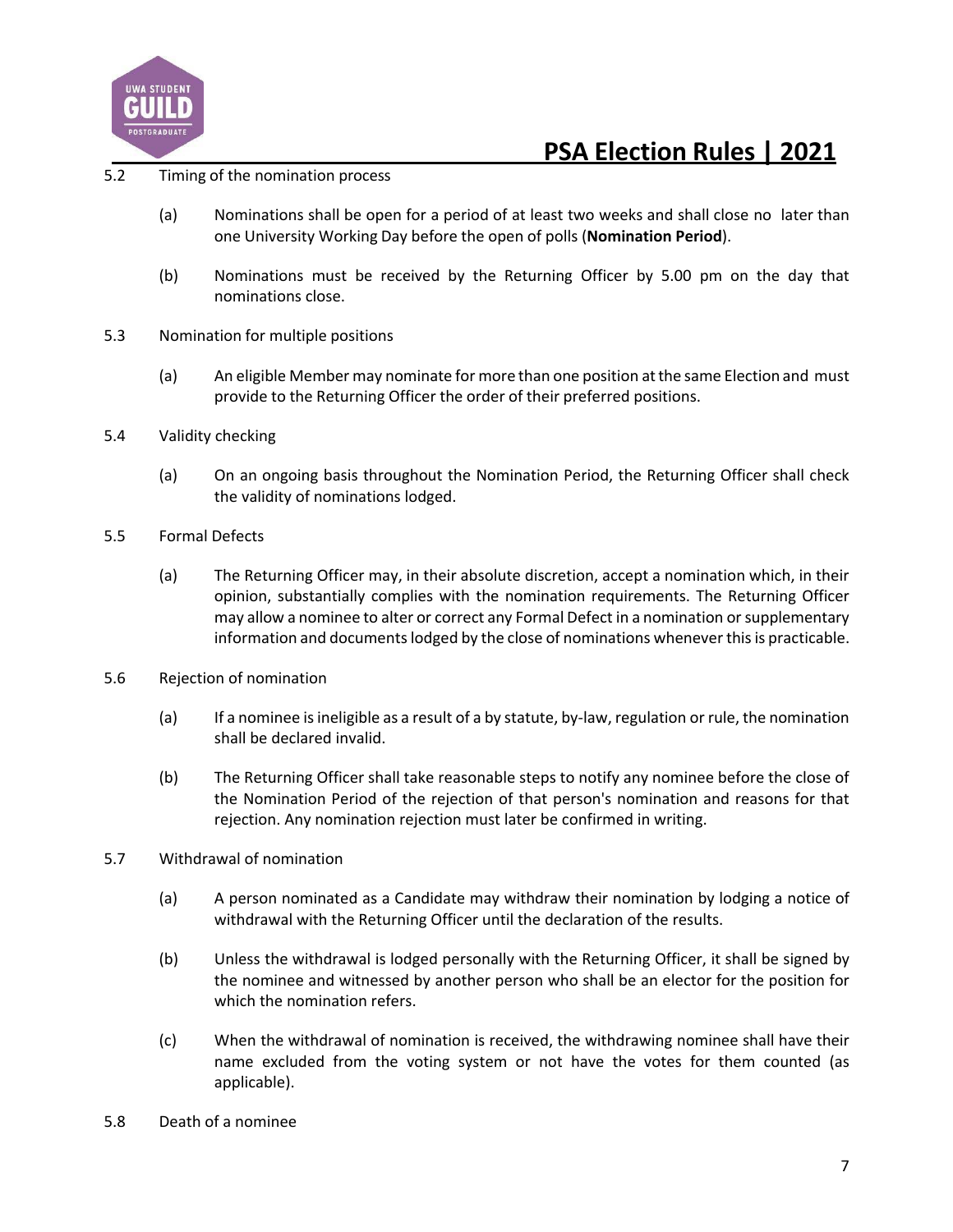

- (a) Where a nominee dies before the declaration of nominations, their name shall not be declared as a Candidate and the Election shall proceed as normal.
- (b) Where a nominee dies during the voting period, they shall have their name excluded from the voting system or not have the votes for them counted (as applicable).
- 5.9 Declaration of nominations
	- (a) The Returning Officer shall display on an appropriate forum the list of Candidates for each position and any other relevant details as soon as practicable after the close of Nomination Period.
- 5.10 Single Nominee
	- (a) Where only one eligible nomination is received for a particular position at the close of the Nomination Period, that nominee will be declared as elected to that position and no vote will occur in respect of that position.

#### **6. ELECTORAL ROLL**

- 6.1 The Guild must provide the Returning Officer with a roll containing the names of all Members eligible to vote (**Electoral Roll**) before the end of the Nomination Period.
- 6.2 The Returning Officer may amend the Electoral Roll if the Returning Officer reasonably determines that an error exists.
- 6.3 The Returning Officer shall delete from the Electoral Roll the names of persons who, after the date of receipt by the Returning Officer of such Electoral Rolls, ceased to be entitled to vote in the Election prior to the close of nominations.
- 6.4 A copy of the Electoral Roll shall be retained by the PSA for inspection after the Election, and for archival purposes.

#### **7. MATERIALS AND CAMPAIGNING**

- 7.1 Subject to rule 7.4, Candidates shall be entitled to submit to the Returning Officer, no later than one University Working Day after the end of the Nomination Period, the following material:
	- (a) A photograph depicting the Candidate, taken within the prior 12 months; and
	- (b) A statement of up to 200 words.
- 7.2 No material submitted to the Returning Officer or otherwise used by a Candidate shall depict or reference any other Candidate, including in the form of How-to-Vote materials.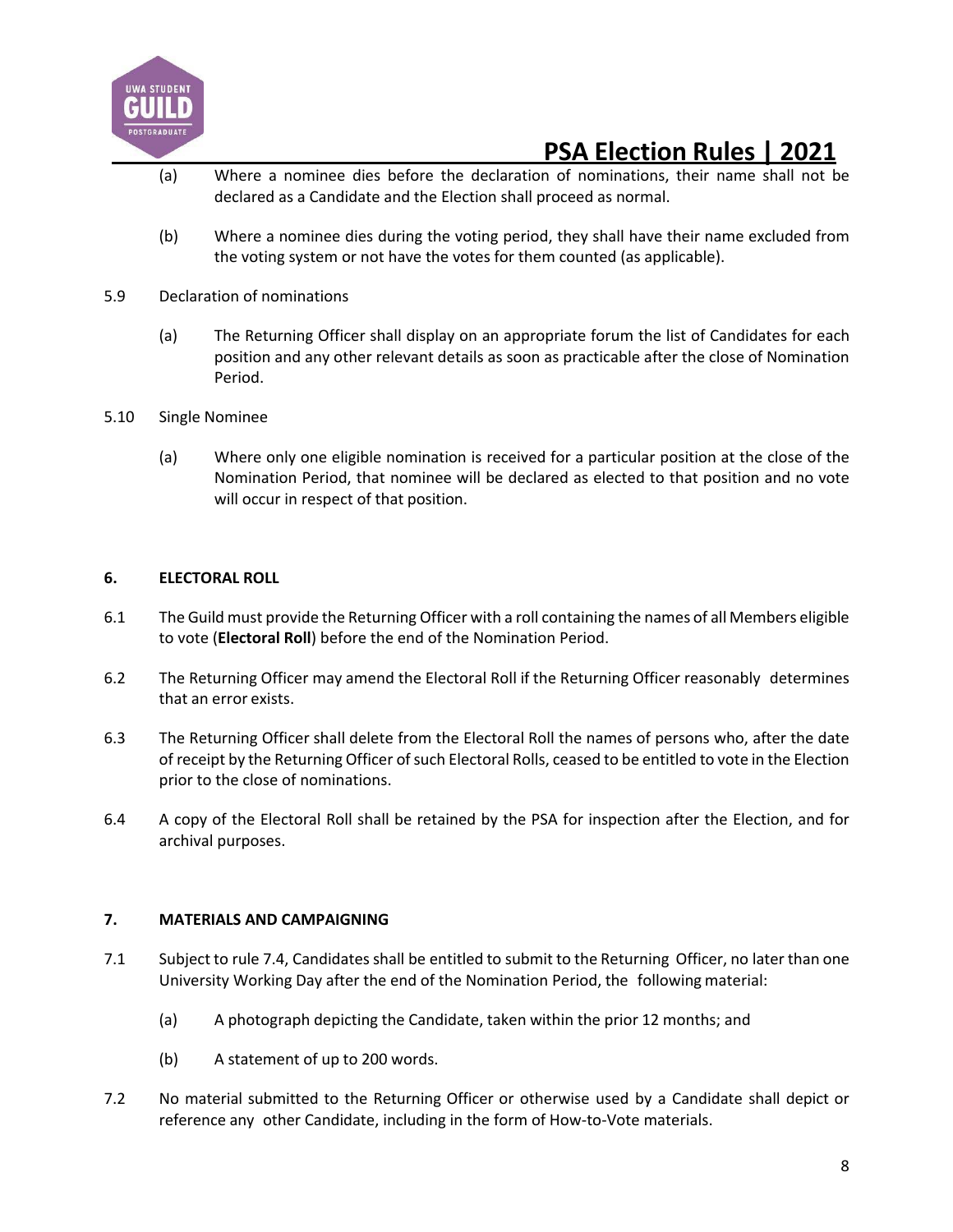

- 7.3 No material submitted to the Returning Officer or otherwise used by a Candidate shall depict or reference any other person in a rude, derogatory, defamatory, insulting or offensive manner or in a manner that identifies another Candidate, or has the effect of targeting another Candidate.
- 7.4 The Returning Officer shall publish all submitted material that complies with these Rules through the PSA website and/or via any other method that the Returning Officer deems appropriate, such as those in rule 5.1.
- 7.5 Candidates may only campaign via Electronic Media and may direct potential electors towards any location that the Returning Officer has displayed material in accordance with rule 7.4 (**Permitted Campaigning**).
- 7.6 Campaigning may only occur once nominations are declared under rule 5.9 and must cease when electronic voting closes in accordance with rule 8.1 or when the recount has concluded in accordance with rule 8.3 (whichever is later, as applicable). All Electronic Media shall be removed in the month immediately after the declaration of the Election results.
- 7.7 For the purposes of these Rules, the following will be Permitted Campaigning:
	- (a) Posting on Electronic Media; and
	- (b) Sending online messages (including emails) and text messages.
- 7.8 For the purposes of these Rules, the following will not be Permitted Campaigning:
	- (a) Distributing hard copy materials (including badges, leaflets and posters);
	- (b) Speeches or presentations delivered publicly in person;
	- (c) Displaying or presenting materials in lectures, tutorials, seminars, laboratories, libraries, common areas or other similar venues on campus;
	- (d) T-Shirts.
- 7.9 For the purposes of these Rules, the Returning Officer shall have the power to determine what is considered Permitted Campaigning.
- 7.10 Candidates are responsible for monitoring electronic communications made by non-Candidates on the Candidates' personal Electronic Media so that they comply with the requirements in rules 7.2 and 7.3.
- 7.11 At the request of the Returning Officer, the Candidate must provide to the Returning Officer, its representative or nominee, full access and control to external websites not hosted by the Guild in which the Candidate promotes/campaigns themselves.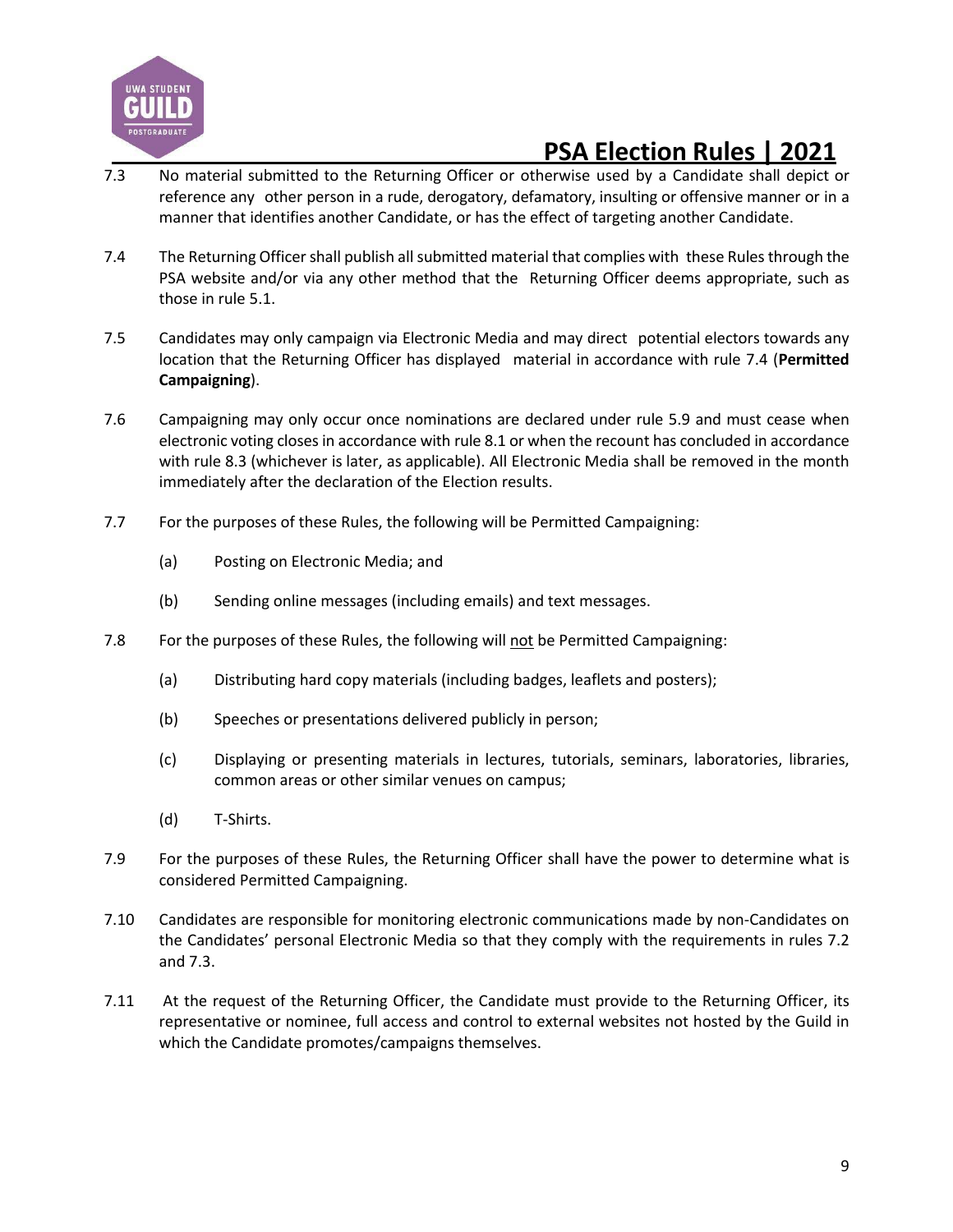

### **8. POLLINGPROCEDURES**

- 8.1 Electronic Voting:
	- (a) Voting for Elections will occur electronically.
	- (b) Voting will occur for positions that are contested.
	- (c) The Returning Officer must ensure that the procedure for electronic voting will be reliable, fair and secure.
	- (d) The Returning Officer shall have the power to determine the system or program by which electronic voting takes place, such that such a system ensures:
		- (i) Only eligible Members are able to vote;
		- (ii) Electors may only vote once;
		- (iii) Such a system allows for secret voting;
		- (iv) That Candidates will not interfere with the voting system or program;
		- (v) That the system will be robust and not likely to fail;
		- (vi) That secret voting can occur and elector anonymity will be maintained;
		- (vii) Such a system allows for optional preferential voting as set out in rule 8.1(f);
		- (viii) Such a system or program conformsto all other applicable rules and regulations; and
		- (ix) Any other factors deemed relevant by the Returning Officer.
	- (e) Electronic voting shall be open for a period of at least one week.
	- (f) Electorsshall indicate their voting preferences by numbering the Candidates in their order of preference, with the number "1" indicating their most preferred Candidate.
- 8.2 Scrutineers
	- (a) Any Candidate for a position for which is being elected may appoint a scrutineer who is not also a Candidate for that same position (**Scrutineer**).
	- (b) The PSA President, provided they are not a Candidate for which ballots are being counted, shall be allowed to be a Scrutineer without being appointed by a Candidate.
	- (c) The appointment of a Scrutineer shall be done in writing by the Candidate to the Returning Officer.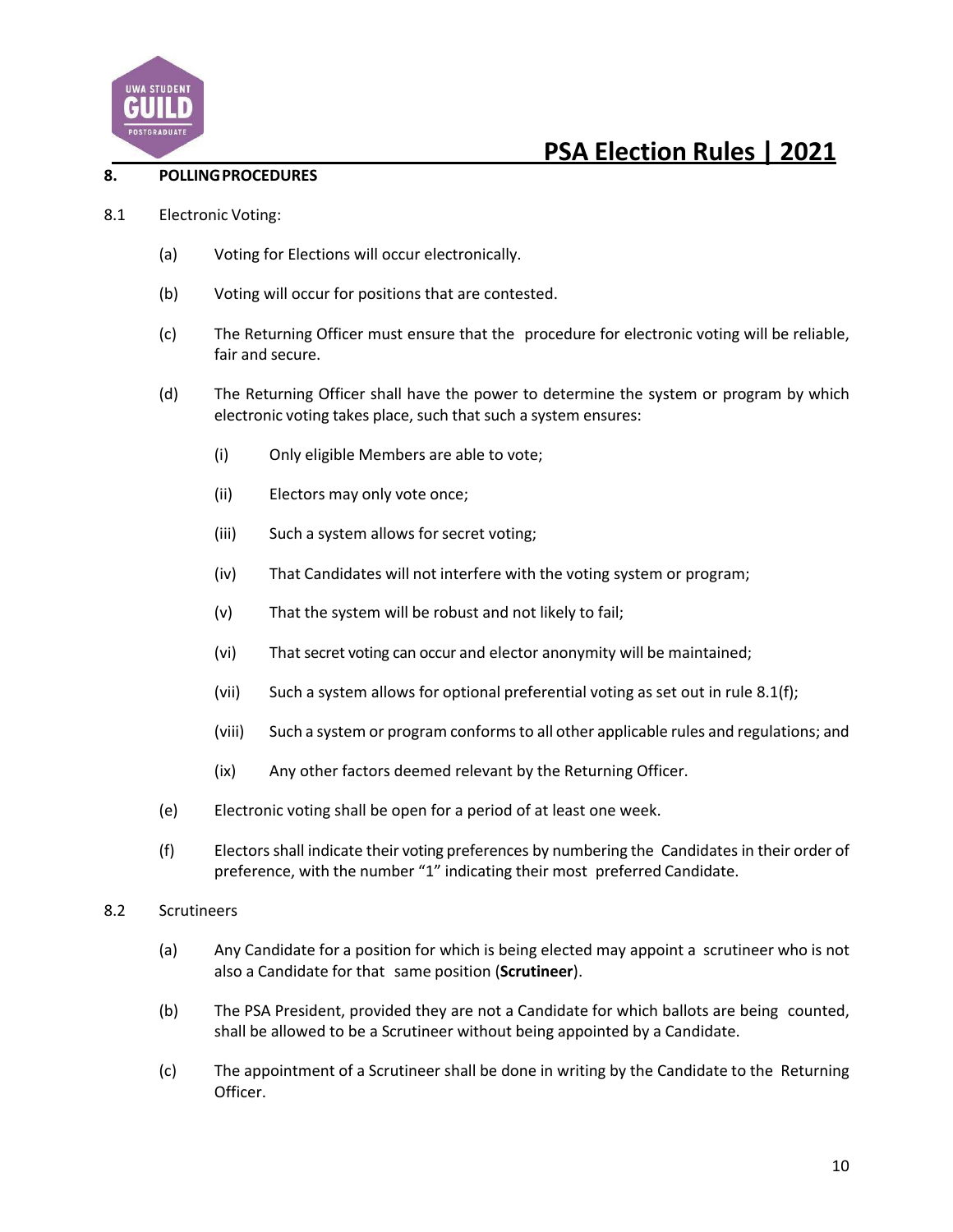

- (d) Scrutineers are required to obey all reasonable instructions given to them by the Returning Officer.
- (e) Scrutineers may not interfere with the electronic voting system.
- (f) The Returning Officer shall have the power to dismiss any Scrutineer who has not been properly appointed or who, in the opinion of the Returning Officer, is acting in a way that is disrupting the electronic voting system or process.
- (g) When a Scrutineer is appointed, the Returning Officer may, as required:
	- (i) Explain how the electronic voting system operates;
	- (ii) Undertake a test of the electronic voting system, including an example or 'dummy' run; and
	- (iii) Explain the security protocols in place for the electronic voting system.
- 8.3 Recounts
	- (a) A Candidate, or scrutineer on their behalf, may, anytime until the declaration of the results of an Election, request from the Returning Officer a recount of the votesfor a position which that Candidate is contesting.
	- (b) Such a recount must be held by the Returning Officer as soon as practical and the Returning Officer shall communicate the time of this recount to all Candidates for the position for which the recount has been requested.
	- (c) The Returning Officer may, during the recount, overturn or otherwise change any decision made during the original count.
	- (d) The result of the recount shall be final.

### **9. POSITIONSNOT FILLED DURING THE ONLINE VOTING PROCESS**

- 9.1 Opening of positions not filled
	- (a) Any positions not filled by the close of voting under rule 8.1, shall be advertised to be filled by the Returning Officer for a 7-day period (**Second Nomination Period**).
	- (b) Subject to rule 9.1(a), nominations received must comply with the requirements set out in rule 5.
	- (c) Candidates may engage in Permitted Campaigning in accordance with rule 7, for a 7 dayperiod commencing at the day after the close of the Second Nomination Period.
	- (d) Voting for positions not filled will occur in accordance with rule 8.1 (**Second Vote**).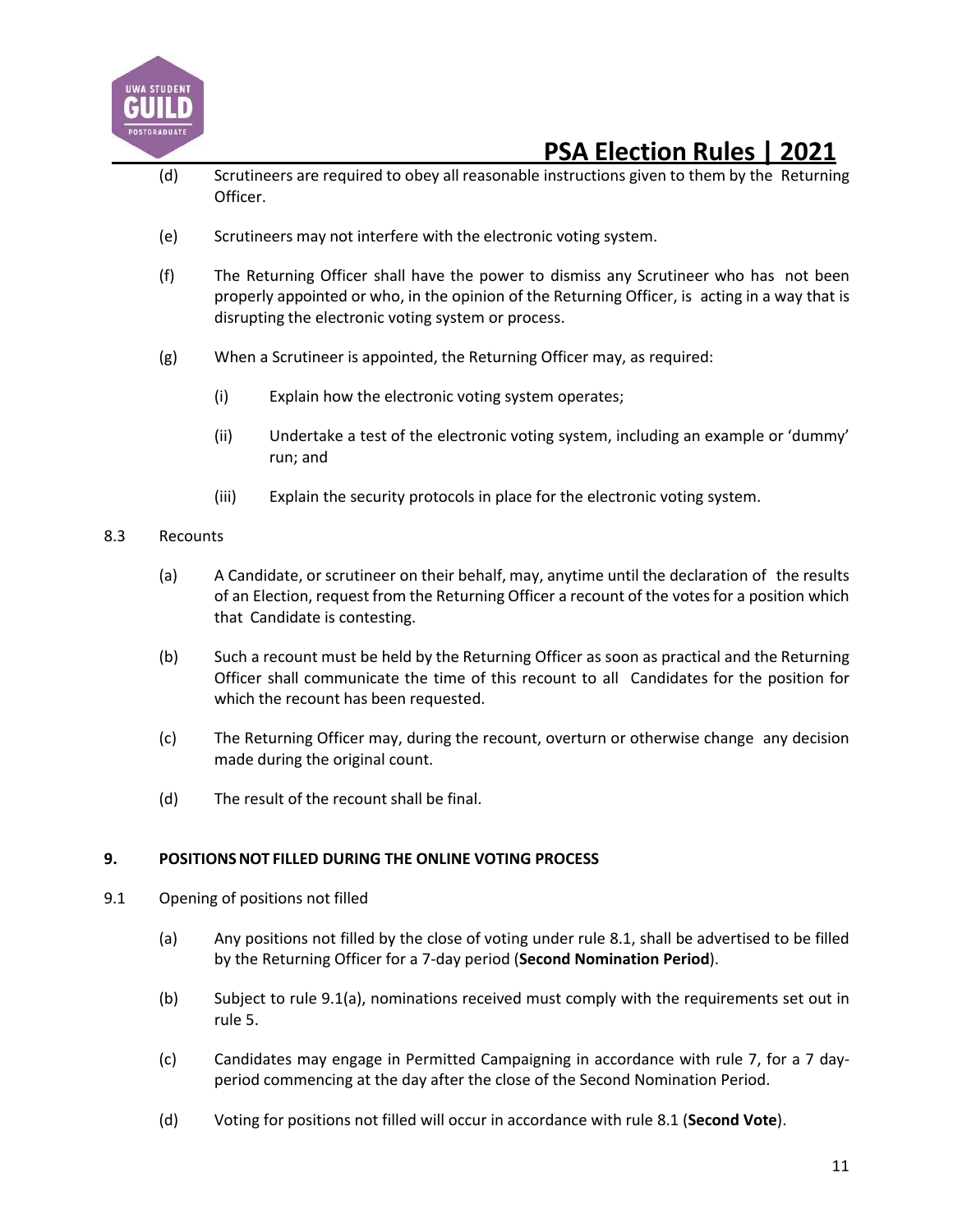

### 9.2 Positions vacant after the Second Vote

(a) Any positions left vacant at the close of the Second Vote shall remain vacant until such time as filled in accordance with the casual vacancy provisions in rule 11.

#### **10. DECLARATION**

- 10.1 Declaration of nominations
	- (a) Where at the close of the Nomination Period (or Second Nomination Period, as applicable) the number of Candidates equals the number of vacancies, the respective Candidates are declared elected, subject to any other Elections for more preferred positions where the Candidate is also running.
	- (b) Where at the close of the Nomination Period (or Second Nomination Period, as applicable) the number of Candidates is less than the number of vacancies, the respective Candidates are declared elected, subject to any other Elections for more preferred positions where the Candidate is also running, and the vacancies shall be declared positions not filled.
	- (c) Where at the close of the Nomination Period (or Second Nomination Period, as applicable) the number of Candidates is more than the number of vacancies:
		- (i) Where there is a single position to be filled, the Candidate with the highest number of votes for a position will be elected to that position; and
		- (ii) Where there are multiple positions to be filled, the number of Candidates with the highest amount of votes corresponding with the number of positions will be elected to those positions.
- 10.2 Timing of declaration contested positions
	- (a) The Returning Officer shall declare the results of the Election as soon as practical and in any event by no later than 30 November in the relevant election year, by providing public notice, that has been signed and dated by the Returning Officer, on the Guild notice board or other location as the Returning Officer determines.
- 10.3 Validity of the result
	- (a) No Election shall be liable to be questioned by reason of any:
		- (i) Formal error or defect in any declaration or other instrument, or in any publication made under these Rules; or
		- (ii) Publication or declaration of the Election made under these Rules being out of time.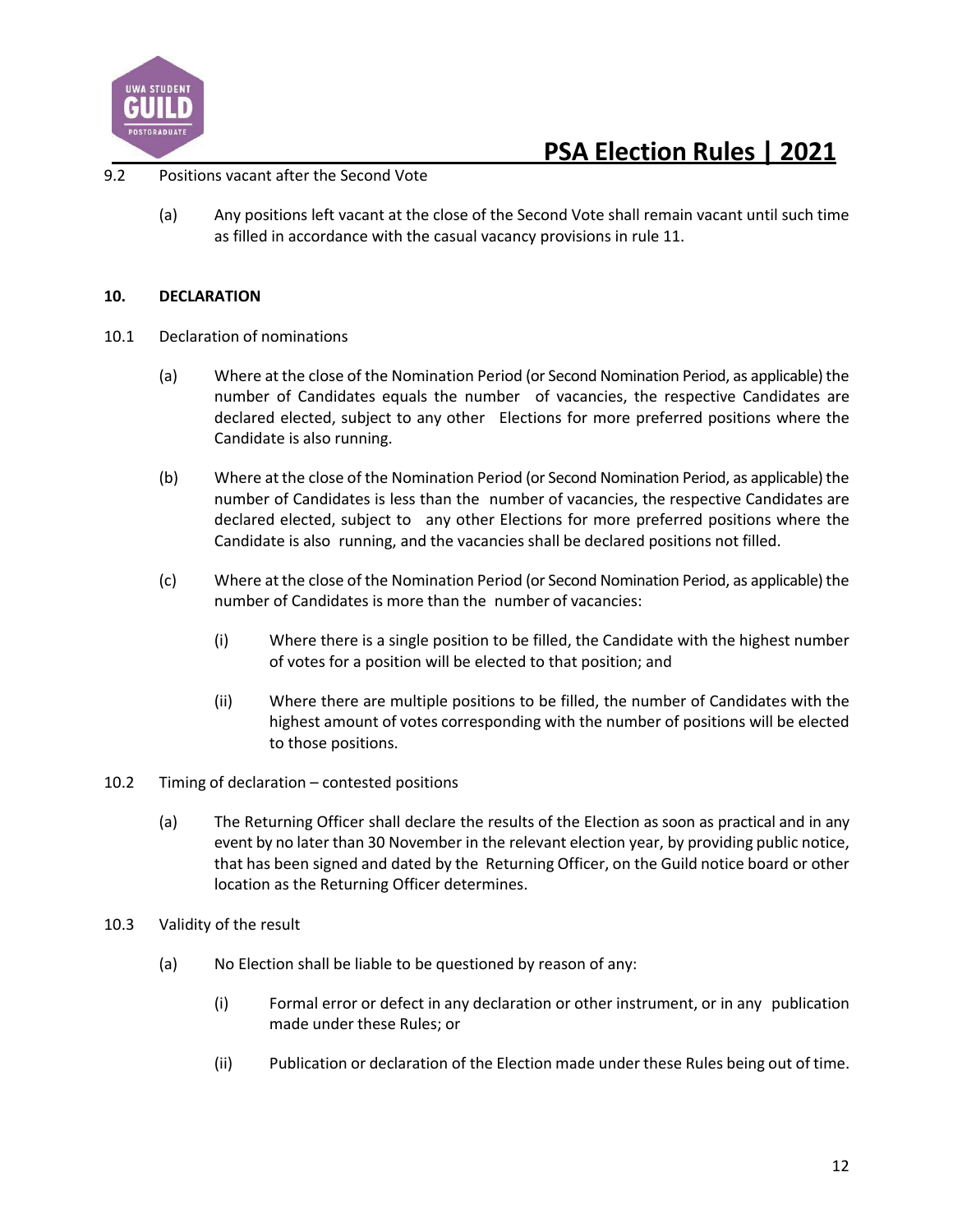

#### 10.4 Term of positions

(a) The term for each PSA position shall commence on 1 December of the year they are elected and conclude on 30 November the following year.

### **11. CASUAL VACANCY**

- 11.1 Where the PSA President resigns or is otherwise removed on or before 31 May during their term, a replacement PSA President must be elected in accordance with rules 5 to 10 of these Rules.
- 11.2 Where the PSA President resigns or is otherwise removed on or after 1 June (**Outgoing President**), the Guild Council must appoint a Member to act as PSA President for the remainder of the Outgoing President's term (excluding a Member who has previously held the position of PSA President).
- 11.3 Where a PSA Committee member resigns or is otherwise removed before the expiry of their term (**Outgoing Committee Member**), the remaining members of PSA Committee may appoint by majority a Member to fill the vacant position for the remainder of the Outgoing Committee Member's term.

#### **12. OFFENCESANDPENALTIES**

#### 12.1 Offences

- (a) The offences provided for in the Student Guild Election Regulations will apply in these Rules, as applicable.
- (b) In addition, it shall be an offence for any person to:
	- (i) Campaign or distribute campaign material that is not in accordance with rule 7;
	- (ii) Harass or inundate a person with Election materials or campaigning;
	- (iii) Fail to obey any reasonable request from the Returning Officer, in relation to the Election;
	- (iv) Destroy, deface or otherwise interfere with any voting system;
	- (v) Interfere with the act of voting, including by voting on another person's behalf;
	- (vi) Forge, or lie on, an electoral form or electronic voting system;
	- (vii) Wilfully or negligently breach any rule in this document;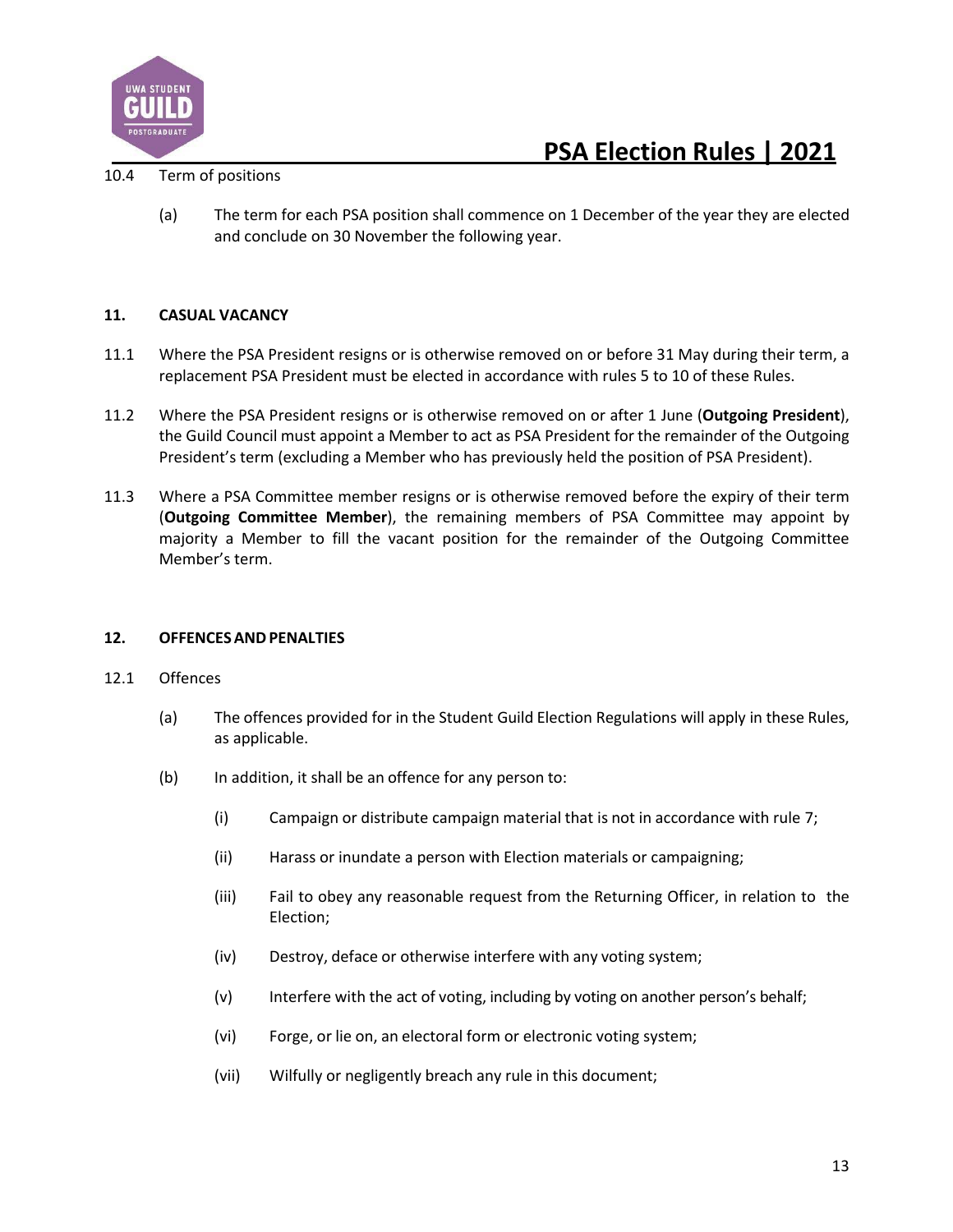

- (viii) Breach the University Code of Ethics or Code of Conduct or the Charter of Student Rights and Responsibilities;
- (ix) Commit any act or omission that is considered misconduct under Statute No 17: Student Discipline and the Regulations for student conduct and discipline; or
- (x) Otherwise act in a way that hinders to proper conduct of the Election.

### 12.2 Enforcement

- (a) The Returning Officer is responsible for considering any complaint alleging an offence has occurred, and making a Determination in respect of any alleged offence, in relation to the administration of the Election.
- (b) A complaint must be submitted to the Returning Officer either during the Election or prior to the declaration of the Election. The complaint must be in writing and:
	- (i) state the ground of complaint and alleged offence;
	- (ii) outline the facts and evidence relied upon;
	- (iii) state the remedy sought; and
	- (iv) state the contact details of the complainant.
- (c) The Returning Officer may make any Determination in response to a complaint received or subject to their own investigation, in the Returning Officer's sole discretion. The Returning Officer must provide the complainant and the person the subject of the Determination with written notice of the Determination.

### 12.3 Penalties

- (a) Where an individual has, in the opinion of the Returning Officer, committed an offence, the Returning Officer shall have the power to, at their discretion:
	- (i) Remove a Candidate's submitted material from display for any duration;
	- (ii) Ban that person from any place associated with the Election;
	- (iii) Strike a Candidate's name from the ballot, where, in the opinion of the Returning Officer, such offence has undermined the integrity of the ballot for which that person is a Candidate so that a fair Election cannot occur; or
	- (iv) Take any other reasonable action or apply any reasonable penalty to ensure the fair conduct of the Election is maintained, including ordering a fresh Election where it is determined that the integrity of the ballot was compromised to an extent that a fair Election did not occur.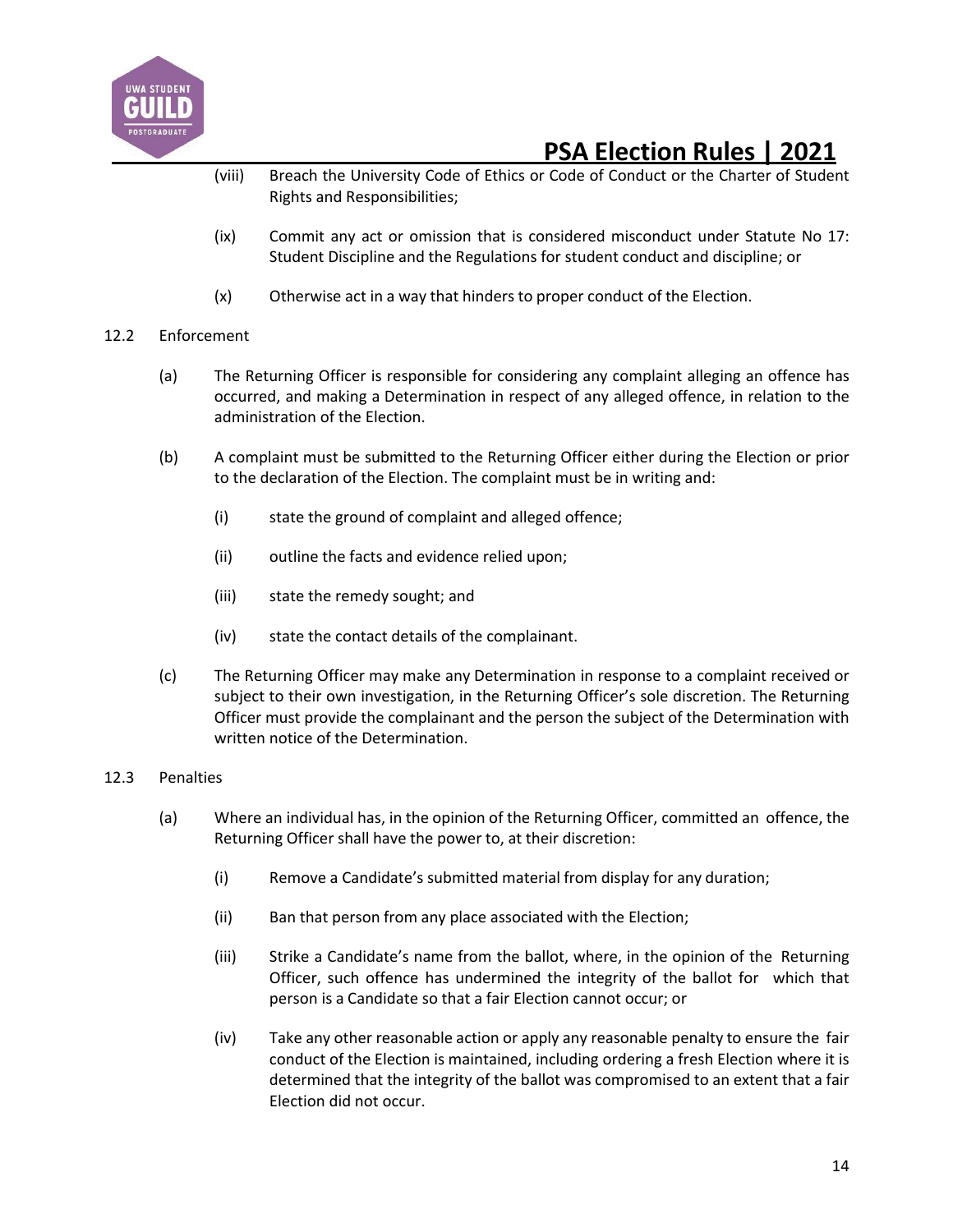

(b) Any person that breaches the Student Charter of Rights and Responsibilities or Code of Conduct in the course of the Election shall be referred to the UWA Board of Discipline.

### 12.4 Objections and Appeals

- (a) An objection to the Determination of the Returning Officer in rule 12.2(a) must be submitted in writing to the Governance Committee within 5 days from date of the Determination and must:
	- (i) state the ground or grounds of objection from the Determination;
	- (ii) summarise the basis for each ground or grounds;
	- (iii) outline the facts and evidence relied upon;
	- (iv) state the remedy sought; and
	- (v) state the contact details of the complainant.
- (b) The Governance Committee may confirm, dismiss or vary a Determination in response to an objection, within 5 days from date of receipt of the objection. The Governance Committee must provide the complainant and the person the subject of the Determination with written notice of its decision.
- (c) An appeal to a decision of the Governance Committee under rule 12.4(a) must be submitted in writing within 5 days from date of the decision to the Guild Council and must:
	- (i) state the ground or grounds of appeal from the decision;
	- (ii) summarise the basis for each ground or grounds;
	- (iii) outline the facts and evidence relied upon;
	- (iv) state the remedy sought; and
	- (v) state the contact details of the complainant.
- (d) The Guild Council may confirm, dismiss or vary the decision of the Governance Committee in response to an appeal, within 5 days from date of receipt of the appeal. The Guild Council must provide the appellant and the person the subject of the Determination with written notice of its decision.

#### 13. STORAGE AND DESTRUCTION OF ELECTION MATERIALS

- 13.1 Guild Regulations on record keeping
	- (a) Throughout the PSA Elections, the Returning Officer shall adhere to the record keeping, storage and destruction requirements of the Guild.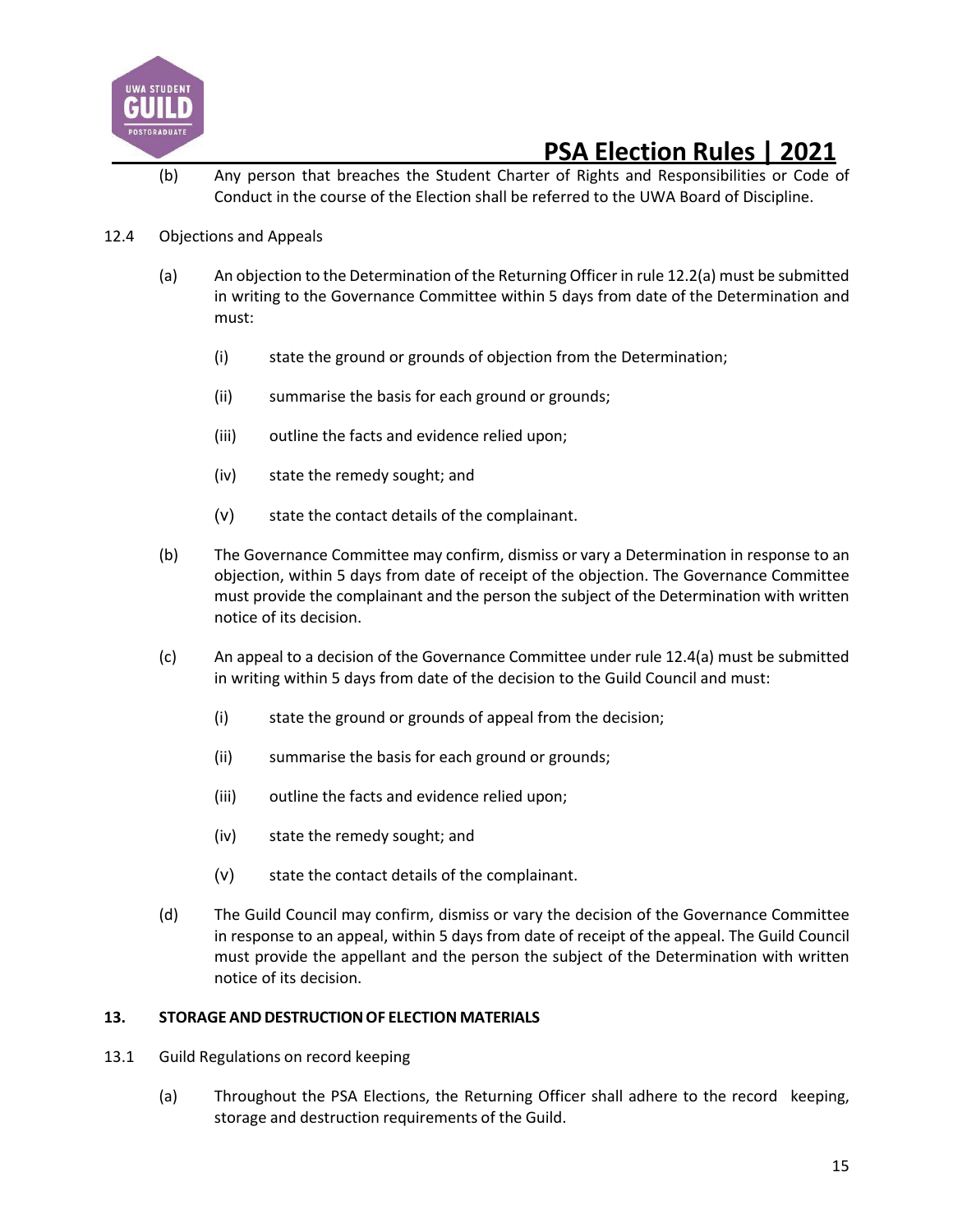

#### **14. CHANGES TO THESE RULES & THE SUPREMACYOF THESE RULES**

- 14.1 Proposing changes
	- (a) The PSA Committee, Governance Committee or 7 Members in writing, may propose amendments to these Rules. The PSA Committee must call a General Meeting within four weeks of receiving a proposal to amend these Rules.
- 14.2 Members to vote on changes
	- (a) Changes to these Rules must be passed by a two-thirds majority of present Members eligible to vote at a General Meeting of the PSA.
- 14.3 Guild Council Oversight
	- (a) Changes to these rules must be passed by a simple majority of the Guild Council.
- 14.4 Commencement of the new Rules
	- (a) The amended Rules will come into force upon approval at a PSA General Meeting and approval of the Guild Council.
- 14.5 Changes to be recorded
	- (a) The amended version of these rules, once approved in accordance with rule 14.2 and rule 14.3, must be placed in the Guild Statute Book, in accordance with the Student Guild Regulations.
- 14.6 Supremacy of these Rules
	- (a) These Rules replace all previous rules governing the administration of the election of PSA Committee members, including the PSA Election Rules (2019).